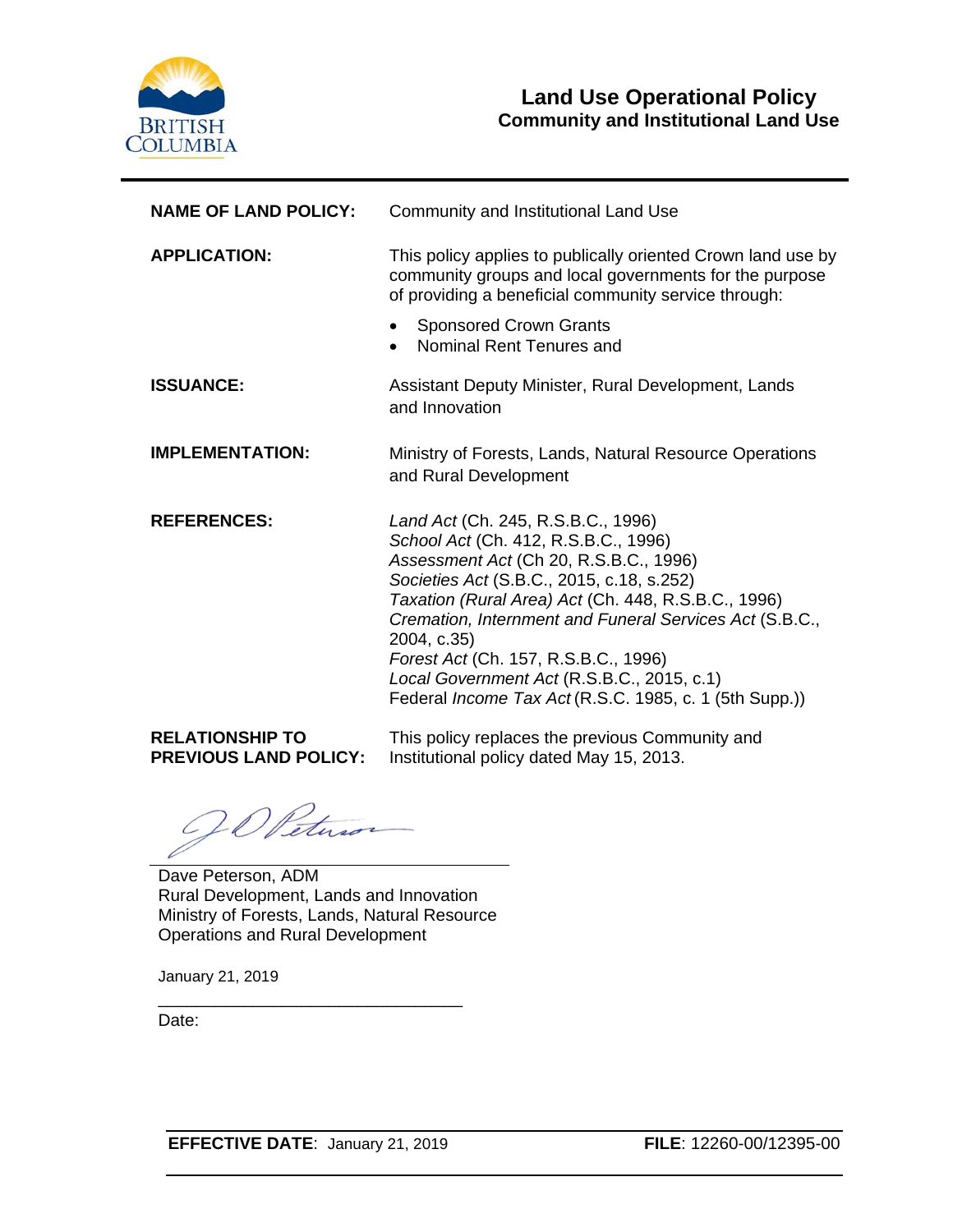| <b>APPROVED</b><br><b>AMENDMENTS:</b> |                                   |                     |
|---------------------------------------|-----------------------------------|---------------------|
| <b>Effective Date</b>                 | <b>Briefing Note</b><br>/Approval | Summary of Changes: |
|                                       |                                   |                     |
|                                       |                                   |                     |
|                                       |                                   |                     |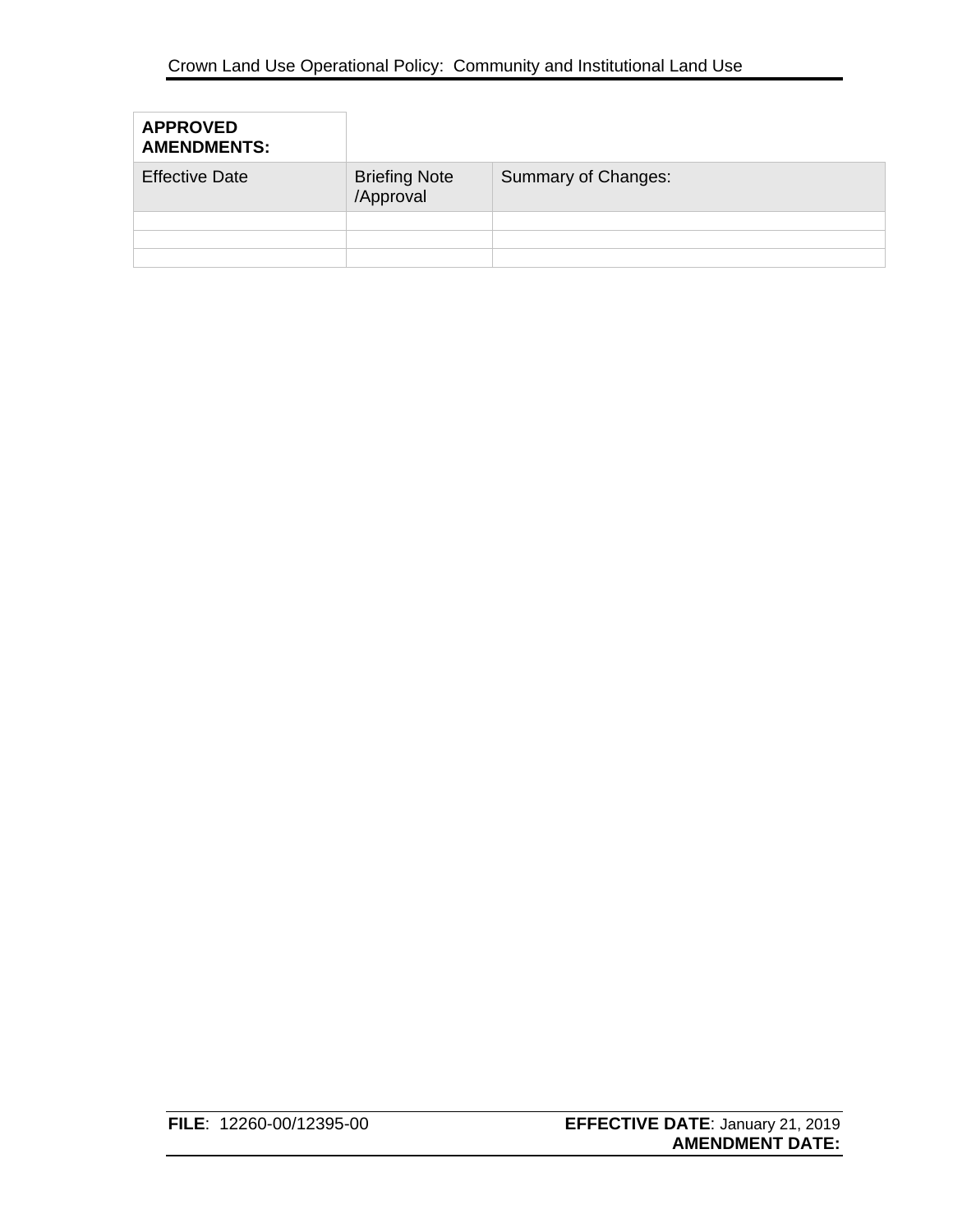### **Table of Contents**

| 1.             |     |                                                                     |  |
|----------------|-----|---------------------------------------------------------------------|--|
| 2.             |     |                                                                     |  |
| 3.             |     |                                                                     |  |
| $\mathbf{4}$ . |     |                                                                     |  |
|                | 4.1 | Organizations Eligible for Sponsored Crown Grants (SCGs)  1         |  |
|                | 4.2 | Organizations Eligible for Nominal Rent Tenures (NRT)  2            |  |
|                | 4.3 |                                                                     |  |
| 5.             |     |                                                                     |  |
|                | 5.1 |                                                                     |  |
|                | 5.2 |                                                                     |  |
|                | 5.3 |                                                                     |  |
|                | 5.4 |                                                                     |  |
|                | 5.5 |                                                                     |  |
| 6.             |     |                                                                     |  |
|                | 6.1 |                                                                     |  |
| 7.             |     |                                                                     |  |
|                | 7.1 |                                                                     |  |
|                | 7.2 |                                                                     |  |
|                | 7.3 |                                                                     |  |
|                |     | 7.3.1                                                               |  |
|                |     | 7.3.2                                                               |  |
|                |     | 7.3.3                                                               |  |
|                |     | 7.3.4                                                               |  |
|                | 7.4 |                                                                     |  |
|                |     | 7.4.1                                                               |  |
|                |     | 7.4.2                                                               |  |
|                |     | Environmental Tenure Provisions and Schedules  8<br>7.4.3           |  |
| 8.             |     |                                                                     |  |
|                | 8.1 |                                                                     |  |
|                | 8.2 |                                                                     |  |
|                | 8.3 |                                                                     |  |
|                | 8.4 |                                                                     |  |
|                | 8.5 |                                                                     |  |
| 9.             |     |                                                                     |  |
|                |     | APPENDIX 1. COMMUNITY/INSTITUTIONAL POLICY SUMMARY  10              |  |
|                |     | APPENDIX 2: EXAMPLES MULTI PARTY, MULTI USE NOMINAL RENT TENURES 11 |  |
|                |     |                                                                     |  |
|                |     | APPENDIX 4: PUBLIC WHARVES WITHIN THE NRT PROGRAM 14                |  |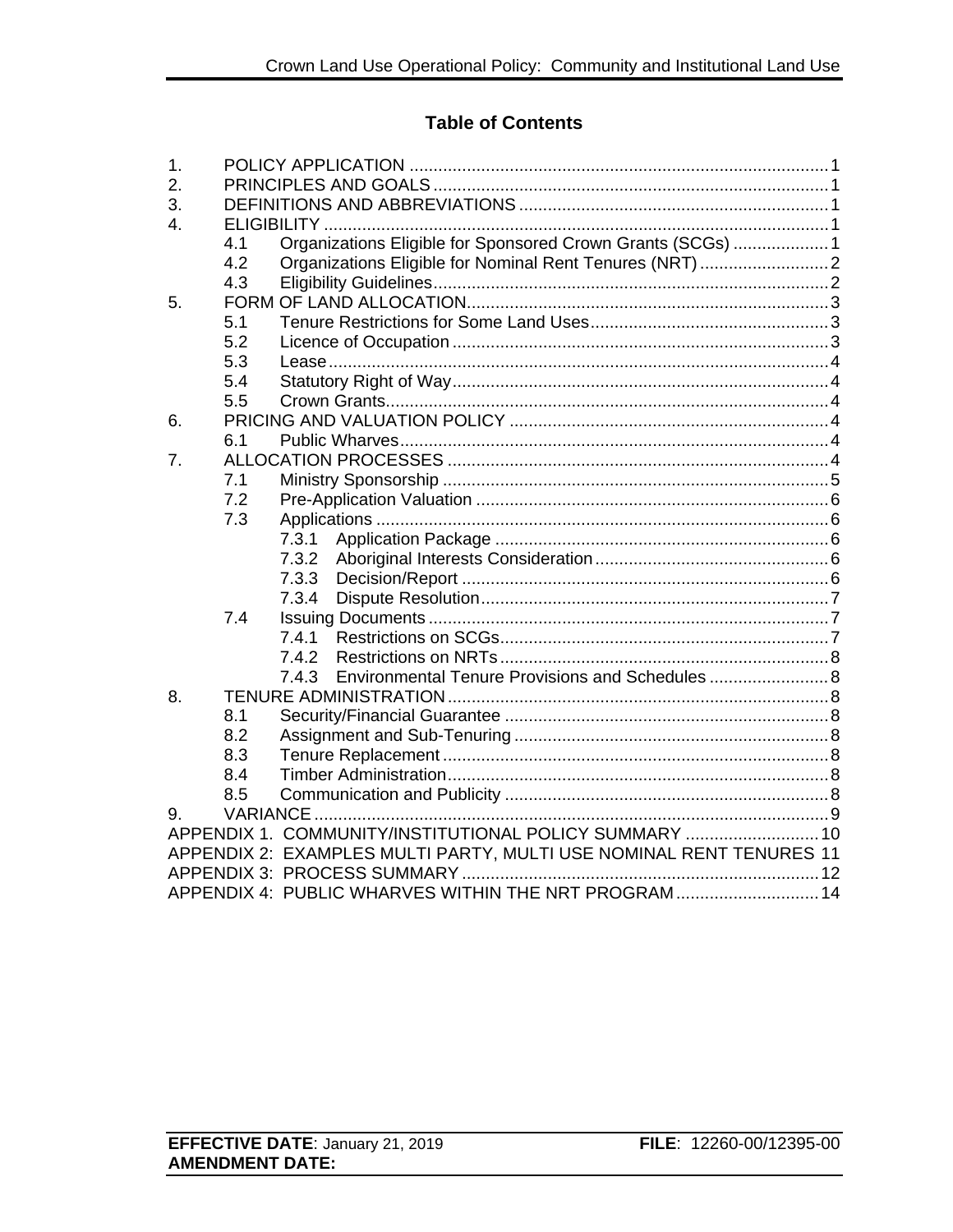# <span id="page-3-0"></span>**1. POLICY APPLICATION**

This policy applies to community or institutional use and disposition of Crown land for health, education, public safety, community infrastructure, and public facilities that benefit the public-at-large. This includes the disposition of:

- **1. Nominal Rent Tenures** Crown land tenures charged less than fair market rent (e.g. \$1 for the term).
- 2. **Sponsored Crown grants -** fee simple Crown land provided at less than Fair Market Value (e.g. no cost for land only).
- 3. Management and **replacement** of existing tenures at less than fair market rent issued under previous policies.

Some Crown land use policies, such as Aggregates and Quarry Materials, and Communication Sites, contain additional policies or requirements related to community and institutional use that need to be adhered to.

# <span id="page-3-1"></span>**2. PRINCIPLES AND GOALS**

For information on Crown land allocation principles see [Crown Land Allocation](https://www2.gov.bc.ca/assets/gov/farming-natural-resources-and-industry/natural-resource-use/land-water-use/crown-land/allocation_principles.pdf)  [Principles.](https://www2.gov.bc.ca/assets/gov/farming-natural-resources-and-industry/natural-resource-use/land-water-use/crown-land/allocation_principles.pdf)

The Community and Institutional Land Use Policy serves to support the community, social and economic goals of the Province of British Columbia by making parcels of Crown land available for community and institutional uses.

All financial transactions will be managed in accordance with generally accepted accounting principles. Government will be accountable for in-kind contributions to community and institutional initiatives. When Crown land is provided for less than Fair Market Value, government is accountable for the residual value of the land or tenure and the alignment of the proposed use with government objectives.

Sponsored Crown Grants are only available to specific types of organizations as outlined in section 51 of the *Land Act*, and further detailed in section 4.1 of this policy. Nominal Rent Tenures are available for eligible organizations as listed in section 4.2.

# <span id="page-3-2"></span>**3. DEFINITIONS AND ABBREVIATIONS**

For a glossary of definitions and abbreviations see [Glossary and Abbreviations.](https://www2.gov.bc.ca/assets/gov/farming-natural-resources-and-industry/natural-resource-use/land-water-use/crown-land/glossary_and_abbreviations.pdf)

# <span id="page-3-3"></span>**4. ELIGIBILITY**

# <span id="page-3-4"></span>**4.1 Organizations Eligible for Sponsored Crown Grants (SCGs)**

Pursuant to section 51 of the *Land Act*:

To be eligible for a SCG, an applicant must be:

- a government corporation, municipality, regional district, health authority, university, college, school board, other government related body; a
- a francophone education authority as defined in the School Act;
- the South Coast BC Transportation Authority (Translink) or subsidiaries; or
- the Sechelt Indian Government District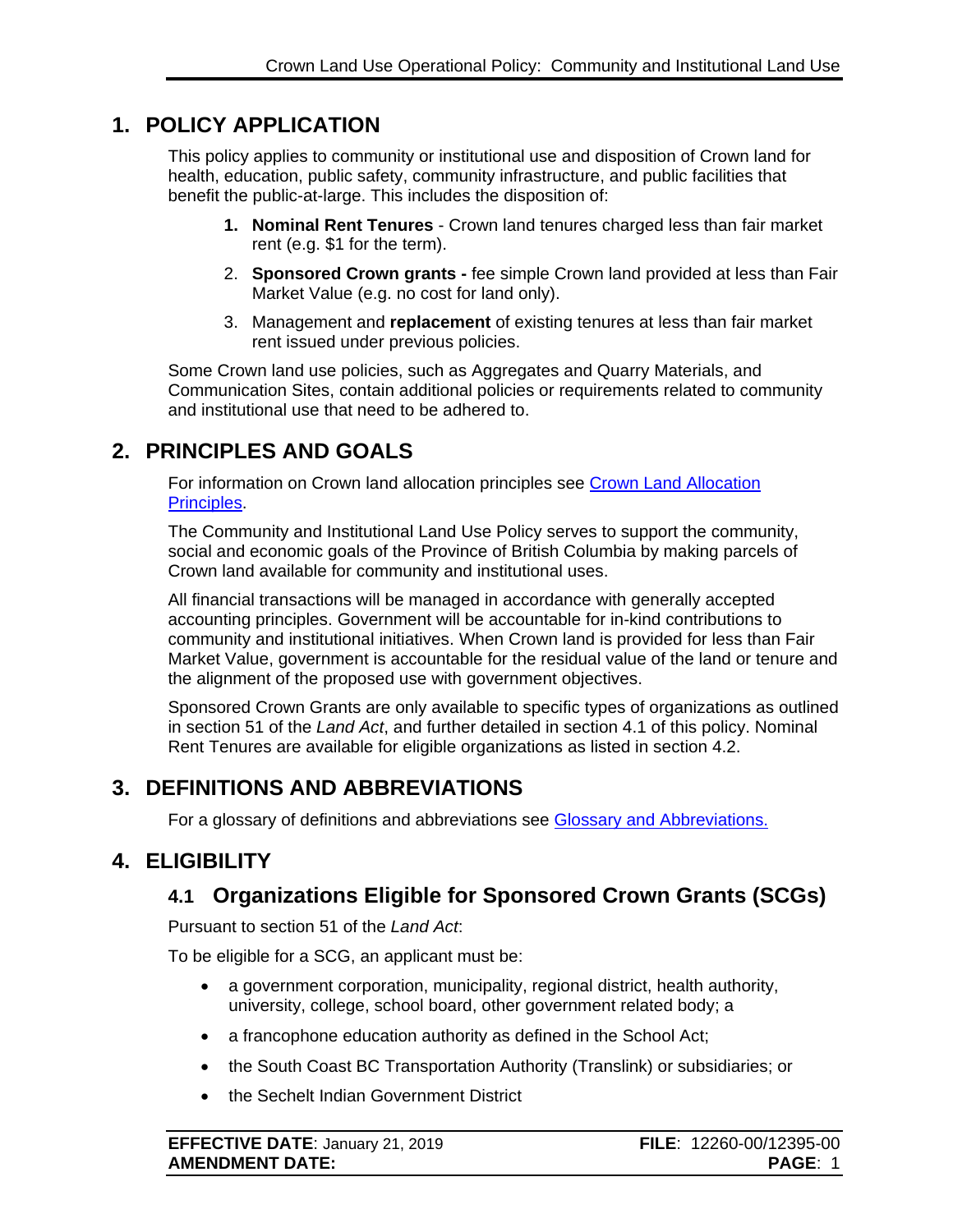# <span id="page-4-0"></span>**4.2 Organizations Eligible for Nominal Rent Tenures (NRT)**

In keeping with the intent of section 51 of the *Land Act* and recognizing the variability of organizations that wish to provide community services, to be eligible for a Nominal Rent Tenure an applicant should be a:

- public sector organization;
- local government;
- First Nation Indian band, band corporation or tribal council; or
- Community Organization.

To qualify for a NRT, a Community Organization should be open to the entire community or provide a benefit to the entire community. Examples of eligible non-profit societies include: Historical, museum and arts societies, local indoor and outdoor recreation organizations, community organizations, volunteer societies, airport societies, youth and senior service organizations.

Religious organizations are not eligible for new NRTs and will be referred to appropriate Crown land use policy for other opportunities regarding land tenure or sales. Seasonal camps operated by religious organizations will be eligible for renewal of existing NRTs.

Recreation societies may be eligible as Community Organizations under this policy. Organizations applying for an All Seasons Resort, as defined in the All Seasons Resort Policy, are not eligible for a nominal rent tenure under the Community and Institutional Policy. All Seasons Resort applications are processed under the All Seasons Resort Policy only.

## <span id="page-4-1"></span>**4.3 Eligibility Guidelines**

- a) SCGs and NRTs are intended for institutional uses that benefit the public or community uses that help eligible organizations to provide valuable community services.
- b) SCGs are to be issued as Conditional Fee Simple transactions (PRHC exempted). If a SCG is to be issued as a Determinable Fee Simple transaction, a policy variance is required.
- c) SCGs for the Provincial Rental Housing Corporation (PRHC) are to be issued as fee simple transactions.
- d) A NRT to a First Nation must be for off-reserve Crown land and must be required to serve the community living on-reserve
- e) SCGs and NRTs are only available for land purposes that cannot be effectively fulfilled using the existing land holdings of the applicant.
- f) The entire parcel applied for under this policy must be necessary for the public use(s) specified in the application. Where two or more applicants wish to operate a single or multipurpose entity, the application will list both applicants and all purposes. See Appendix 2 for further discussion and examples.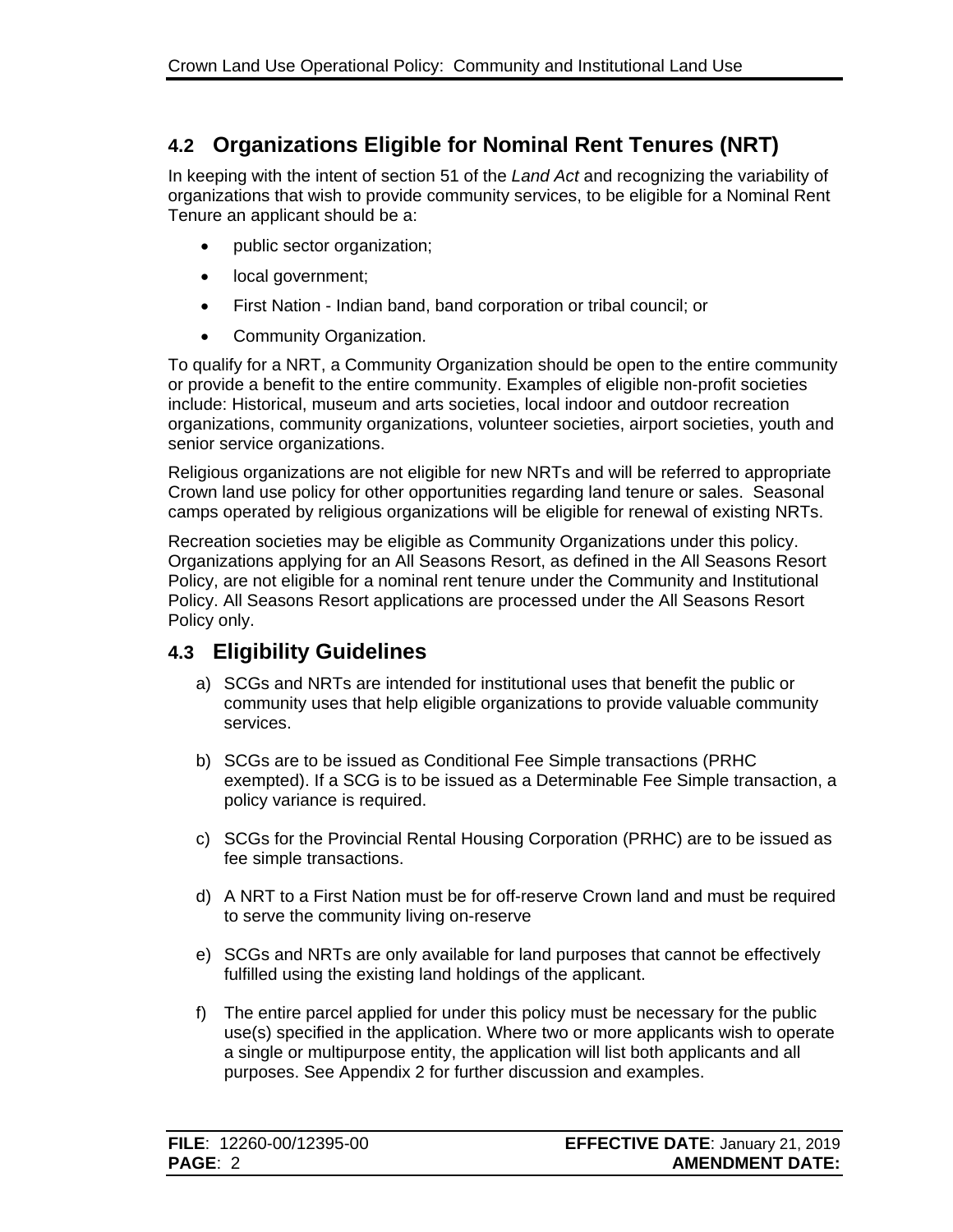g) Public wharves that charge fees or rents may be eligible under the NRT program (See Appendix 4)

Land uses that, in the opinion of the Province, compete directly with private-sector businesses may not be eligible. For example, an application from a yacht club to establish a marina that would compete with an existing private marina in the area would most likely not be accepted nor recommended for approval for a SCG or NRT. Similarly, a municipal golf course that competes with private golf courses would most likely not be accepted nor recommended for approval.

The community must be considered when deciding whether the proposed use will compete with private sector operations or provide a unique service.

# <span id="page-5-0"></span>**5. FORM OF LAND ALLOCATION**

For standard policy information on forms of allocation see Form of Crown Land [Allocation.](http://www2.gov.bc.ca/assets/gov/farming-natural-resources-and-industry/natural-resource-use/land-water-use/crown-land/form_of_allocation.pdf)

For organizations eligible for Sponsored Crown Grants or Nominal Rent Tenures, the Province will encourage applications for Nominal Rent Tenures. If an organization wishes to pursue a Sponsored Crown Grant, a (nominal rent) tenure may also be offered as an interim step while a Crown Grant application is being considered.

## <span id="page-5-1"></span>**5.1 Tenure Restrictions for Some Land Uses**

Nominal Rent Tenures may be obtained by an applicant in the period leading to a Crown Grant, to begin development work on site. At such time that a Crown Grant is issued, all improvements on site will be included in the calculations of property transfer tax and the Crown Grant holder will be charged accordingly. For more information on Property Transfer Tax please see the Ministry of Finance website:

[http://www.rev.gov.bc.ca/individuals/Property\\_Taxes/Property\\_Transfer\\_Tax/ptt.htm](http://www.rev.gov.bc.ca/individuals/Property_Taxes/Property_Transfer_Tax/ptt.htm)

The form of tenure is restricted for the following land uses:

• **Cemeteries:** Disposition under this policy is by SCG only. Only applications from public sector agencies, local governments will be accepted.

Note: For local not for profit, community groups wishing to manage their historic, community, rural cemetery a lease is available for nominal rent. Consumer Protection BC issues Certificates of Public Interest if the cemetery is intended for use.

- **Waste disposal sites**: Dispositions to local government are preferably by SCG, with a restrictive covenant limiting the use to waste disposal purposes.
- **Waste collection sites:** Lease or licence tenure is preferred.

Refer to Appendix 1 for a summary of the forms and terms of Crown land allocation available for community and institutional uses.

### <span id="page-5-2"></span>**5.2 Licence of Occupation**

For NRTs under a Concessionary Value of \$1,000,000 or for a short term of less than 10 years, a licence of occupation will be the tenure offered.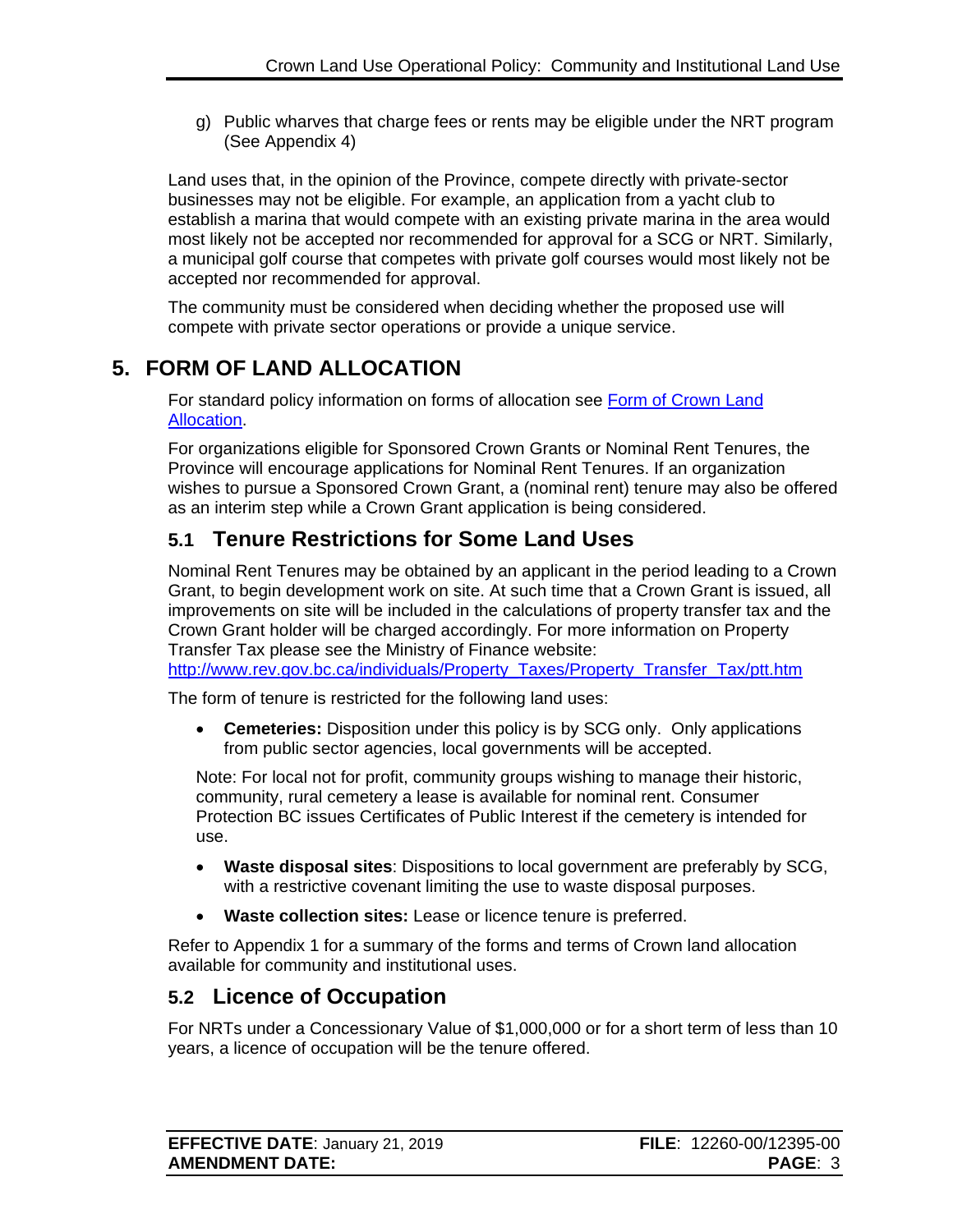### <span id="page-6-0"></span>**5.3 Lease**

The maximum term for a lease is 30 years.

A lease is the normal form of tenure used to allocate Crown land to Community Organizations for projects that are expected to require the ongoing, long-term use of Crown land.

# <span id="page-6-1"></span>**5.4 Statutory Right of Way**

Statutory right of way for major activities are normally issued for so long as is required. Shorter tenures are issued where the investments are lower, the use is of a shorter duration, or as defined under a specific program.

## <span id="page-6-2"></span>**5.5 Crown Grants**

SCGs are only available to local governments and public sector organizations as listed in section 4.1.

Organizations, eligible for a Sponsored Crown grant, may be issued a Nominal Rent Tenure initially and will continue to proceed through the Crown Grant process where a longer term tenure does not adequately meet their needs. Where improvements, including the removal of merchantable timber, are required in order to carry out the intended public purpose, the Authorizing Agency will enable this through the issuance of a tenure followed by conversion of this tenure to a SCG where needed, when improvements are completed.

Referrals at the application stage will have to clearly identify that the applicant intends to proceed to a fee simple disposition and that referral responses are to reflect the intended Crown Grant. The tenure provisions may include stumpage charges for timber removal. Conversion arrangements should be clearly outlined in the relevant Order in Council, Cabinet Decision Note and/or briefing materials.

SCGs are issued as Conditional Fee Simple transactions. Determinable Fee Simple transactions require a policy variance. SCGs to the Provincial Rental Housing Corporation are issued as fee simple transactions without restrictive covenants with the exception of statutory rights of way and easements required by a local government or the Province.

# <span id="page-6-3"></span>**6. PRICING AND VALUATION POLICY**

For information on SCG and NRT pricing see the [Pricing Policy.](https://www2.gov.bc.ca/assets/gov/farming-natural-resources-and-industry/natural-resource-use/land-water-use/crown-land/pricing.pdf)

For information on application and service fees see the [Crown Land Fees Procedure.](https://www2.gov.bc.ca/assets/gov/farming-natural-resources-and-industry/natural-resource-use/land-water-use/crown-land/fees.pdf)

### <span id="page-6-4"></span>**6.1 Public Wharves**

See Appendix 4 for special procedures for public wharfs

# <span id="page-6-5"></span>**7. ALLOCATION PROCESSES**

Processes for SCGs and NRTs are summarized in a STEP by STEP process in Appendix 3.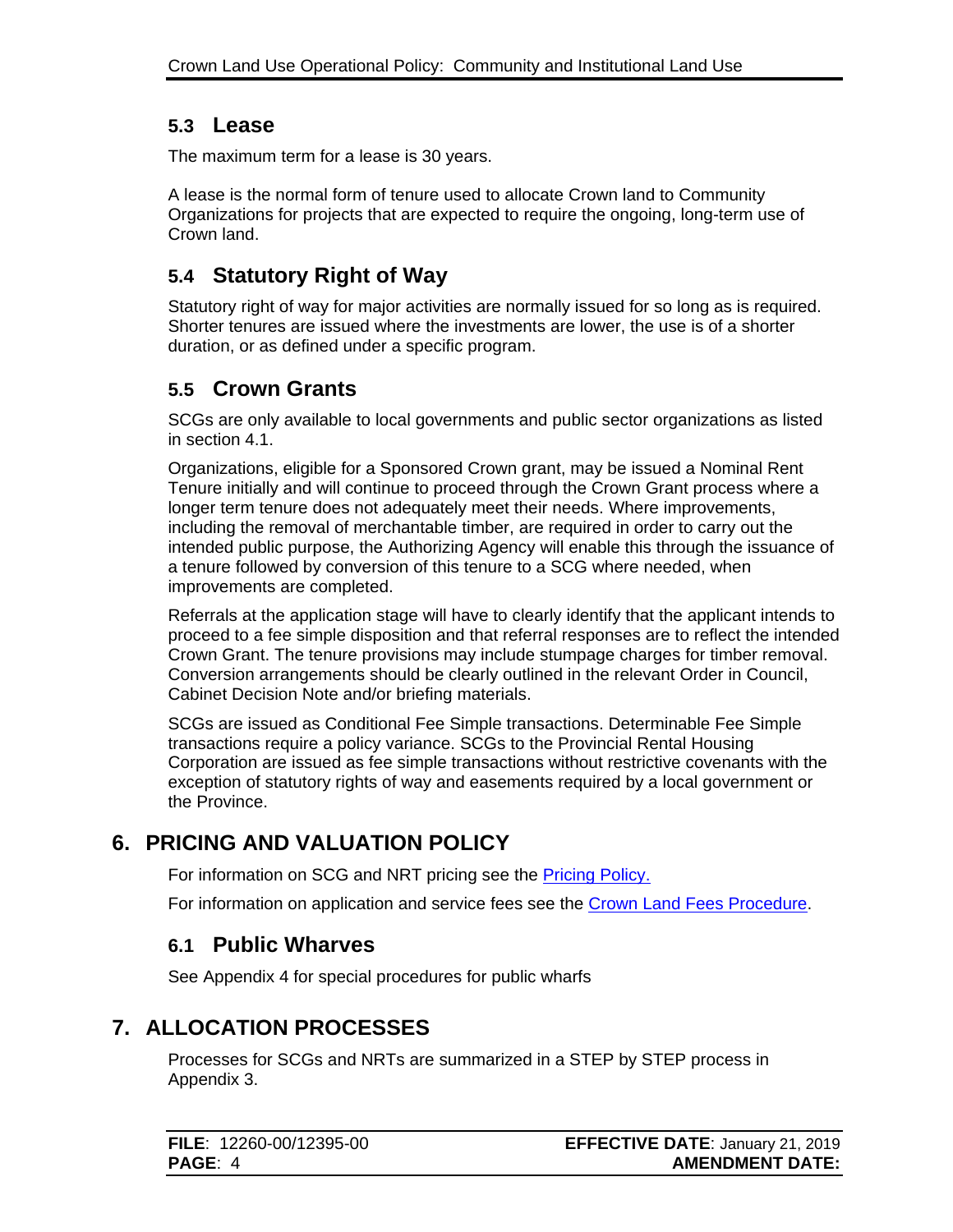SCGs and sponsored NRTs require two decisions, one of financial sponsorship made by the Sponsoring Ministry(s) based on Cabinet approved [criteria](https://www2.gov.bc.ca/gov/content?id=78207FD3F1F54BE28D047F04EA3E90CC) and the second by the Authorizing Agency based on the [Crown Land Allocation Principles](http://www2.gov.bc.ca/assets/gov/farming-natural-resources-and-industry/natural-resource-use/land-water-use/crown-land/allocation_principles.pdf) which guide Crown land allocation decisions.

For detailed standard information on allocation processes see [Allocation Procedures -](https://www2.gov.bc.ca/assets/gov/farming-natural-resources-and-industry/natural-resource-use/land-water-use/crown-land/ap_applications.pdf) [Applications.](https://www2.gov.bc.ca/assets/gov/farming-natural-resources-and-industry/natural-resource-use/land-water-use/crown-land/ap_applications.pdf)

Additional or special requirements for Community Institutional allocations are:

### <span id="page-7-0"></span>**7.1 Ministry Sponsorship**

Ministry sponsorship is required for:

- all SCGs regardless of the fair market value of the land;
- NRTs for a term of 30 years or more which have a fair market land value greater than \$100,000;
- NRTs where the rent that would normally be paid for the lease or licence of occupation is \$100,000 or more for the term of the tenure (the "concessionary value"); or
- NRTs that are considered by government to be controversial or have significant issues associated with them.

Sponsorship is not required for:

- NRTs for a term of one year or less;
- NRTs where the fair market value of the land is less than \$100,000; or,
- NRTs with a "concessionary value" of less than \$100,000.

Projects of public sector organizations that have already been approved through the capital planning process of a government ministry do not require sponsorship. Contact the appropriate ministry for more information.

In cases where sponsorship is required, a letter requesting sponsorship is required at the time of application. If more than one purpose is listed on the application form and the purposes would require sponsorship from more than one ministry, sponsorship letters are required from all sponsors prior to application acceptance (See Appendix 4 – Process Summary).

The applicant(s) is required to provide the necessary information on the proposed project, including at minimum:

- the location and legal description of the property
- the proposed purpose(s) or use planned for the land
- the proposed length of tenure term
- details on how the proposed project meets the Province's standard selection criteria.

The sponsor ministry(s) will then:

- confirm that the application meets the sponsor's criteria;
- make a decision to sponsor or not to sponsor the application; and

| <b>EFFECTIVE DATE: January 21, 2019</b> | FILE: 12260-00/12395-00 |
|-----------------------------------------|-------------------------|
| <b>AMENDMENT DATE:</b>                  | <b>PAGE: 5</b>          |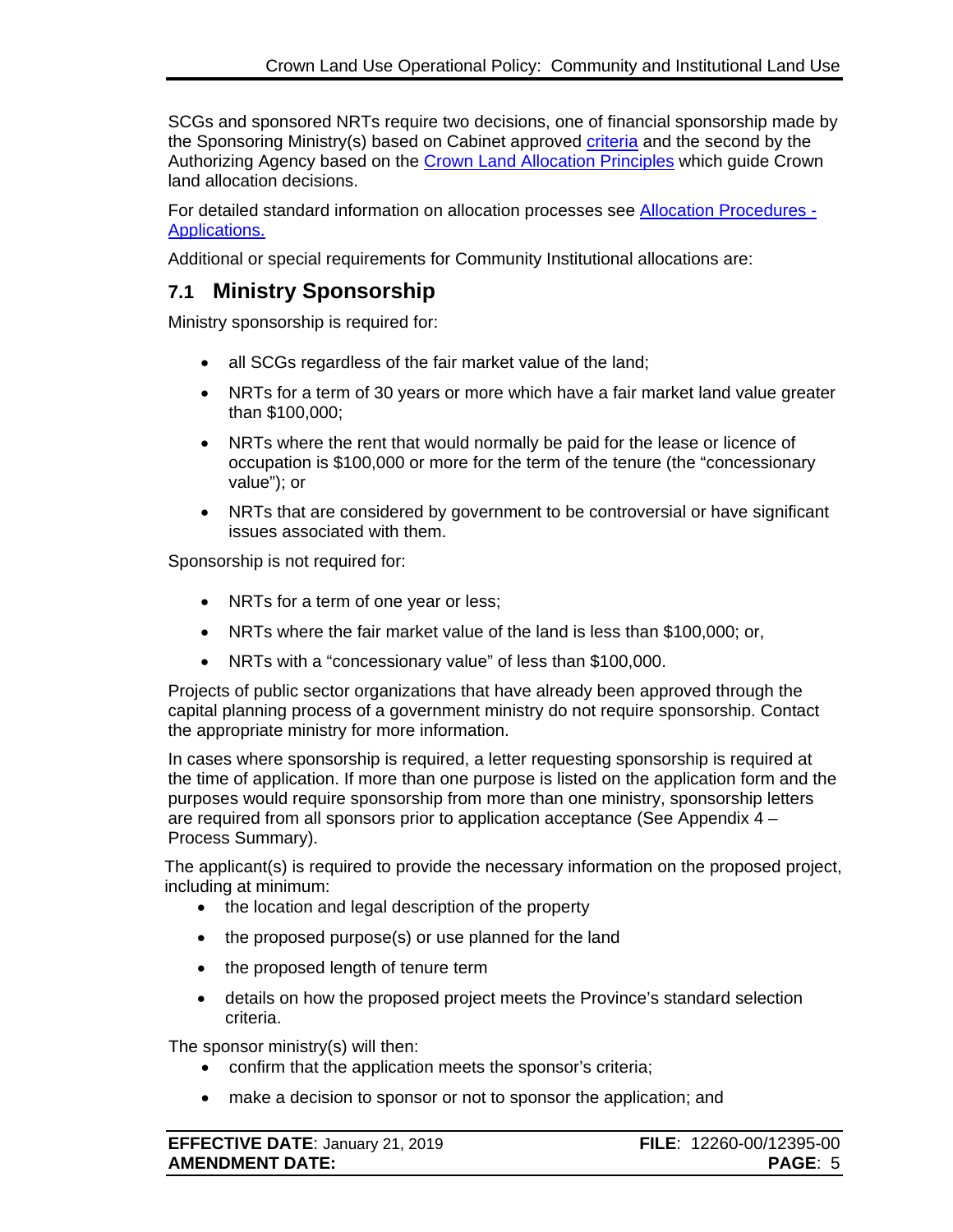• work with the Authorizing Agency to confirm the Fair Market or Concessionary Value of the potential SCG or NRT.

If the applicant does not obtain ministry sponsorship, the applicant may apply for a tenure or sale at Fair Market Value under the appropriate Crown land use policy.

### <span id="page-8-0"></span>**7.2 Pre-Application Valuation**

The Authorizing Agency will determine and provide the following information to the sponsoring ministry:

- The Fair Market Value of the land;
- The value of any associated Book Costs (note these costs are subject to change and will be finalized prior to issuance of the SCG or NRT);
- The Concessionary Value of a NRT (if applicable).

The [Pricing Policy](https://www2.gov.bc.ca/assets/gov/farming-natural-resources-and-industry/natural-resource-use/land-water-use/crown-land/pricing.pdf) provides guidelines for calculating the Fair Market Value and Concessionary Value of SCGs and NRTs.

## <span id="page-8-1"></span>**7.3 Applications**

#### <span id="page-8-2"></span>**7.3.1 Application Package**

In cases where sponsorship is required, a letter requesting sponsorship is a required part of a complete application package. If more than one purpose is listed on the application form and the purposes would require sponsorship from more than one ministry, sponsorship letters are required from all sponsors prior to application acceptance.

All applications, for which the end-use requires construction of improvements, must be accompanied by a Development Plan.

Applicants must justify the Crown land requirement in relation to their other land holdings. Applications must include a letter from the council, board, or authorized spokesperson to confirm that the applicant cannot effectively utilize existing land holdings for the intended public use.

Applications will include a written explanation of why all of the land applied for under this policy is required for the intended public use.

### <span id="page-8-3"></span>**7.3.2 Aboriginal Interests Consideration**

The Authorizing Agency is not responsible for the financial obligations associated with any First Nation accommodation resulting from a SCG or NRT. The sponsoring ministry or applicant is responsible for these obligations. In addition the costs related to FN accommodation cannot be booked against the SCG/NRT budget allocations in the Crown Land Account.

### <span id="page-8-4"></span>**7.3.3 Decision/Report**

#### **a) NRTs that do not require ministry sponsorship**

The applicant will be notified in writing of the government's decision. Reasons for Decision are also posted on the [Applications, Comments and Reasons for](https://comment.nrs.gov.bc.ca/) **[Decision](https://comment.nrs.gov.bc.ca/)** website.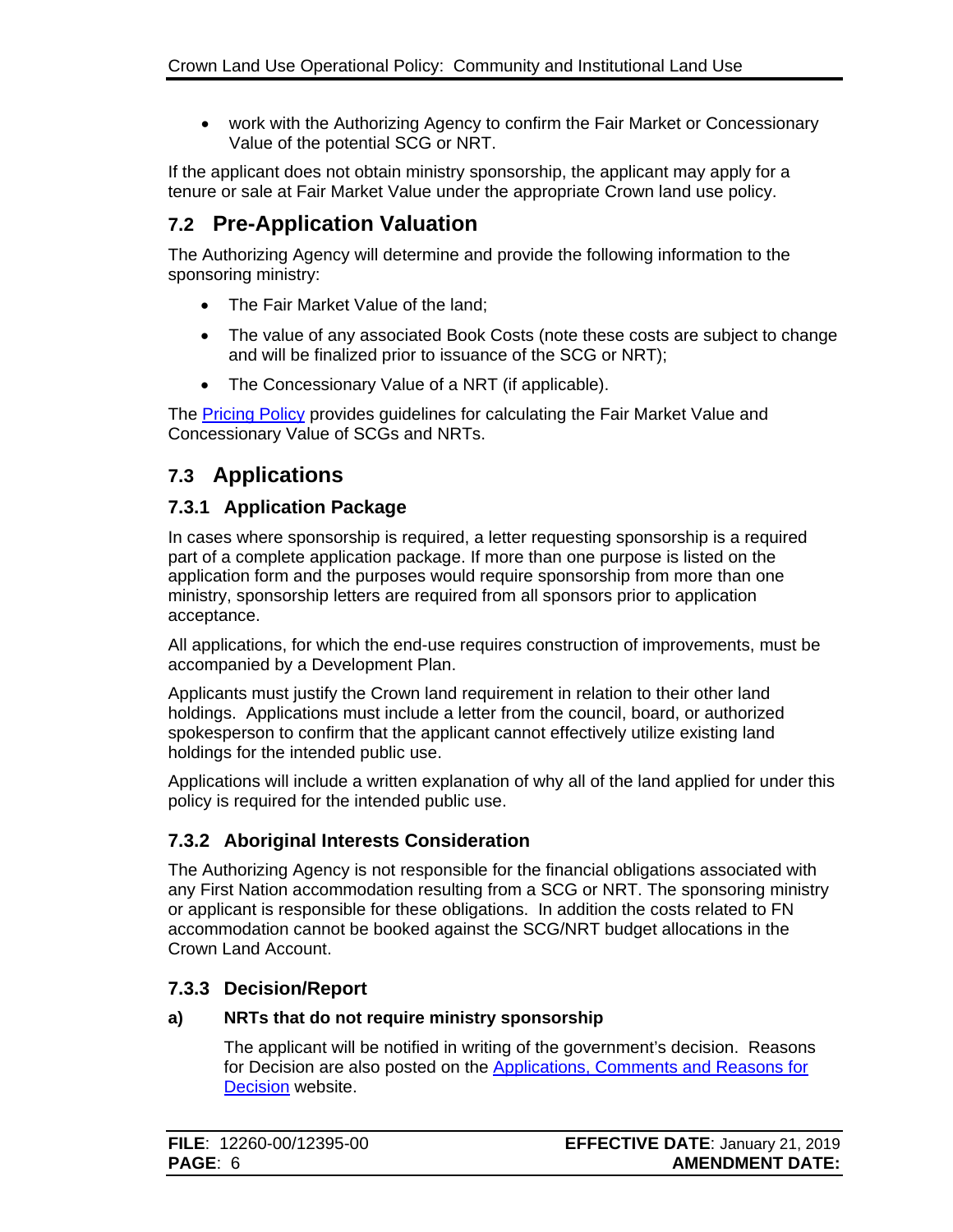#### **b) Sponsored Crown Grants and Cabinet Approved NRTs**

Cabinet determines whether sponsored CGs are approved regardless of value. Cabinet determines whether NRT applications over\$1,000,000 in concessionary value are approved.

Ministry sponsorship is still required for NRTs with a concessionary value over a \$100,000 but Cabinet must also approve those over \$1,000,000.

For NRTs over \$1,000,000 if a sponsored application is approved by the sponsoring Ministry(s), the Authorizing Agency prepares a Cabinet Decision Note supporting the application and an Order in Council Package (if the application is for a SCG). The Cabinet Decision Note / OIC package is submitted to Cabinet Operations.

At such time that Cabinet approves the tenure or Crown grant, Cabinet Operations informs FLNR, who informs the Authorizing Agency.

The Authorizing Agency will then provide written notification of the decision to the applicant and Sponsoring Ministry within 14 calendar days of receiving formal notification of the decision of Cabinet.

#### <span id="page-9-0"></span>**7.3.4 Dispute Resolution**

If the adjudication process identifies significant issues or conflicts, the Authorizing Agency will advise the applicant, the Sponsoring Ministry and other affected ministries. Issues that cannot be resolved by the Authorizing Agency and the Sponsoring Ministry may be taken to the appropriate Deputy Ministers committee for resolution. The Authorizing Agency or the Sponsoring Ministry may initiate this process.

### <span id="page-9-1"></span>**7.4 Issuing Documents**

In cases where a decision of Cabinet is required, no offer or announcement will be made until the Order in Council or Decision Note has been signed.

The Authorizing Agency will provide offer documents to the applicant within 14 calendar days of receiving formal notification of the decision of Cabinet. In cases of a Crown Grant, the Authorizing Agency forwards the package to the Crown Grant Unit and they, in concert with the Land Title Survey Authority (LTSA), issue the title certificate.

For NRTs, the Authorizing Agency completes the document process and issues the tenure to the applicant.

In issuing documents the Authorizing Agency will have fulfilled the joint communication requests set out in section 8.5.

#### <span id="page-9-2"></span>**7.4.1 Restrictions on SCGs**

For all SCG dispositions, land use is limited to a specified public purpose. Compliance is assured by placing a reversionary clause within the Crown grant and use of restrictive covenants. Most SCGs are offered as a Conditional Fee Simple disposition. If the land is no longer used for the purpose intended the Province can request that the land is returned to the Crown.

In some cases the SCG is through a Determinable Fee Simple disposition. If the land is not used for the purpose intended the land reverts automatically the Province. If the holder of an existing SCG wants to use the land for purposes that require the removal of covenants, the holder may apply to purchase the land at Fair Market Value.

| <b>EFFECTIVE DATE: January 21, 2019</b> | FILE: 12260-00/12395-00 |
|-----------------------------------------|-------------------------|
| <b>AMENDMENT DATE:</b>                  | <b>PAGE: 7</b>          |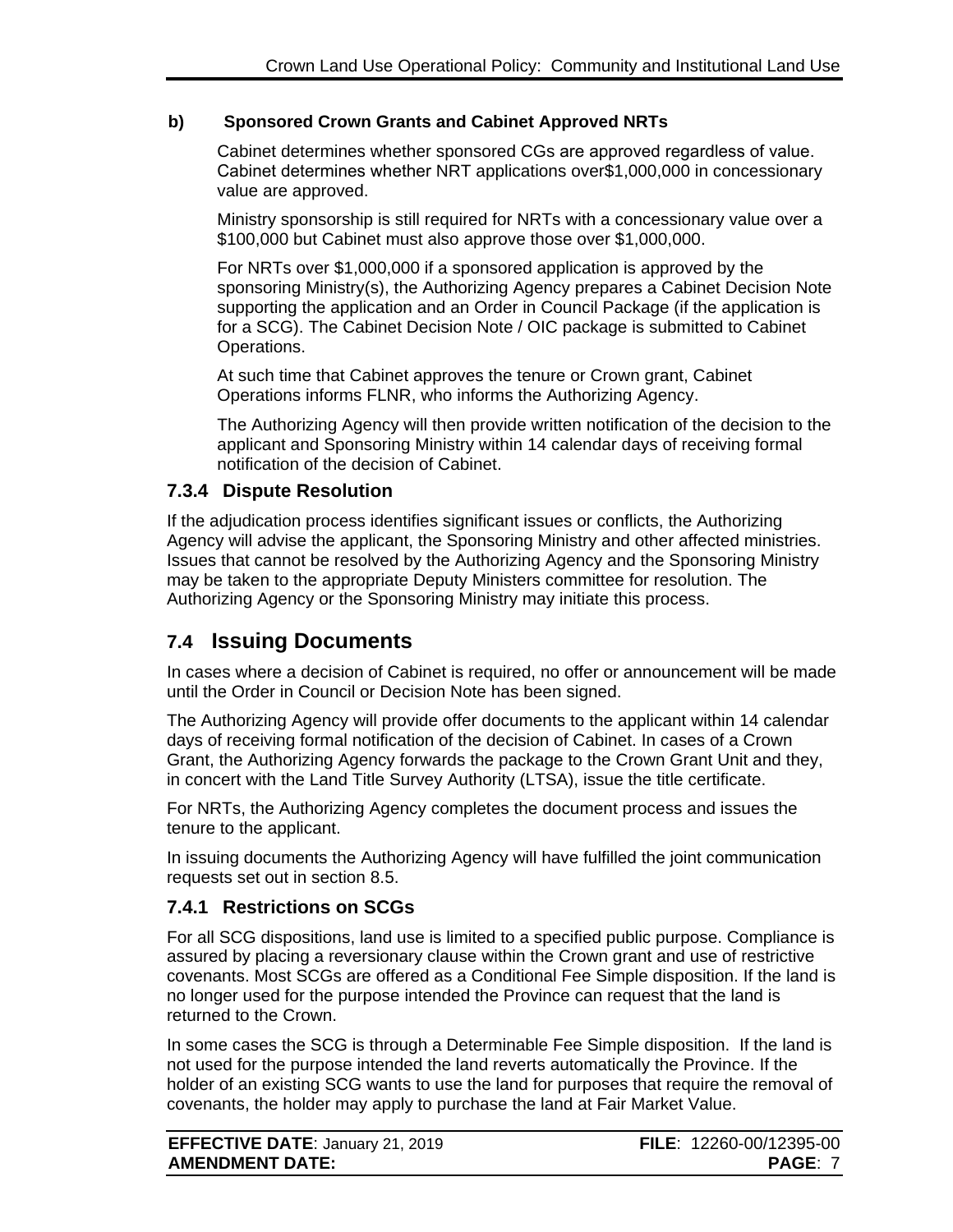### <span id="page-10-0"></span>**7.4.2 Restrictions on NRTs**

When a lease, licence of occupation or statutory right of way is issued to a Community Organization, a special proviso is to be included in the tenure document, which specifies that upon dissolution of the organization, the tenure may be terminated at the option of the Crown.

### <span id="page-10-1"></span>**7.4.3 Environmental Tenure Provisions and Schedules**

Tenure terms and conditions may be selected from standard tenure document template provisions or in some cases they may be drafted to address specific issues identified through the processing of an application. For more details see the [Tenure Administration](https://www2.gov.bc.ca/assets/gov/farming-natural-resources-and-industry/natural-resource-use/land-water-use/crown-land/ta_general.pdf)  [Procedure](https://www2.gov.bc.ca/assets/gov/farming-natural-resources-and-industry/natural-resource-use/land-water-use/crown-land/ta_general.pdf)*.*

# <span id="page-10-2"></span>**8. TENURE ADMINISTRATION**

For standard tenure administration information see the [Tenure Administration](https://www2.gov.bc.ca/assets/gov/farming-natural-resources-and-industry/natural-resource-use/land-water-use/crown-land/ta_general.pdf)  [Procedure.](https://www2.gov.bc.ca/assets/gov/farming-natural-resources-and-industry/natural-resource-use/land-water-use/crown-land/ta_general.pdf)

Additional and special requirements for community and institutional allocations are:

### <span id="page-10-3"></span>**8.1 Security/Financial Guarantee**

A requirement for a financial guarantee for *Land Act* dispositions may be made at the discretion of the Authorizing Agency. A guarantee is not normally required for NRTs.

# <span id="page-10-4"></span>**8.2 Assignment and Sub-Tenuring**

Assignment of a lease, licence of occupation or statutory right of way allocated under this policy or its predecessors is subject to the prior consent of the Province and the assignee's conformance with the eligibility requirements of this policy.

### <span id="page-10-5"></span>**8.3 Tenure Replacement**

Replacements can occur at the time of tenure expiry or, in some cases, tenure holders may apply for a tenure replacement at any time following the mid-term of the tenure.

## <span id="page-10-6"></span>**8.4 Timber Administration**

Timber removal that is required to accommodate the intended public purpose for which a SCG is to be issued, may be completed within the term of the interim lease or licence of occupation.

When a SCG is made for land containing merchantable timber:

- a reservation may be placed in the grant requiring the grantee (or successors) to pay for any timber removed; or
- the assessed value of the timber may be charged at the time the grant is issued.

## <span id="page-10-7"></span>**8.5 Communication and Publicity**

The Authorizing Agency is responsible to coordinate a communications strategy with the sponsoring ministry and Public Affairs Bureau (via communication staff). A joint agency press release is optional for an NRT, at the discretion of the Authorizing Agency.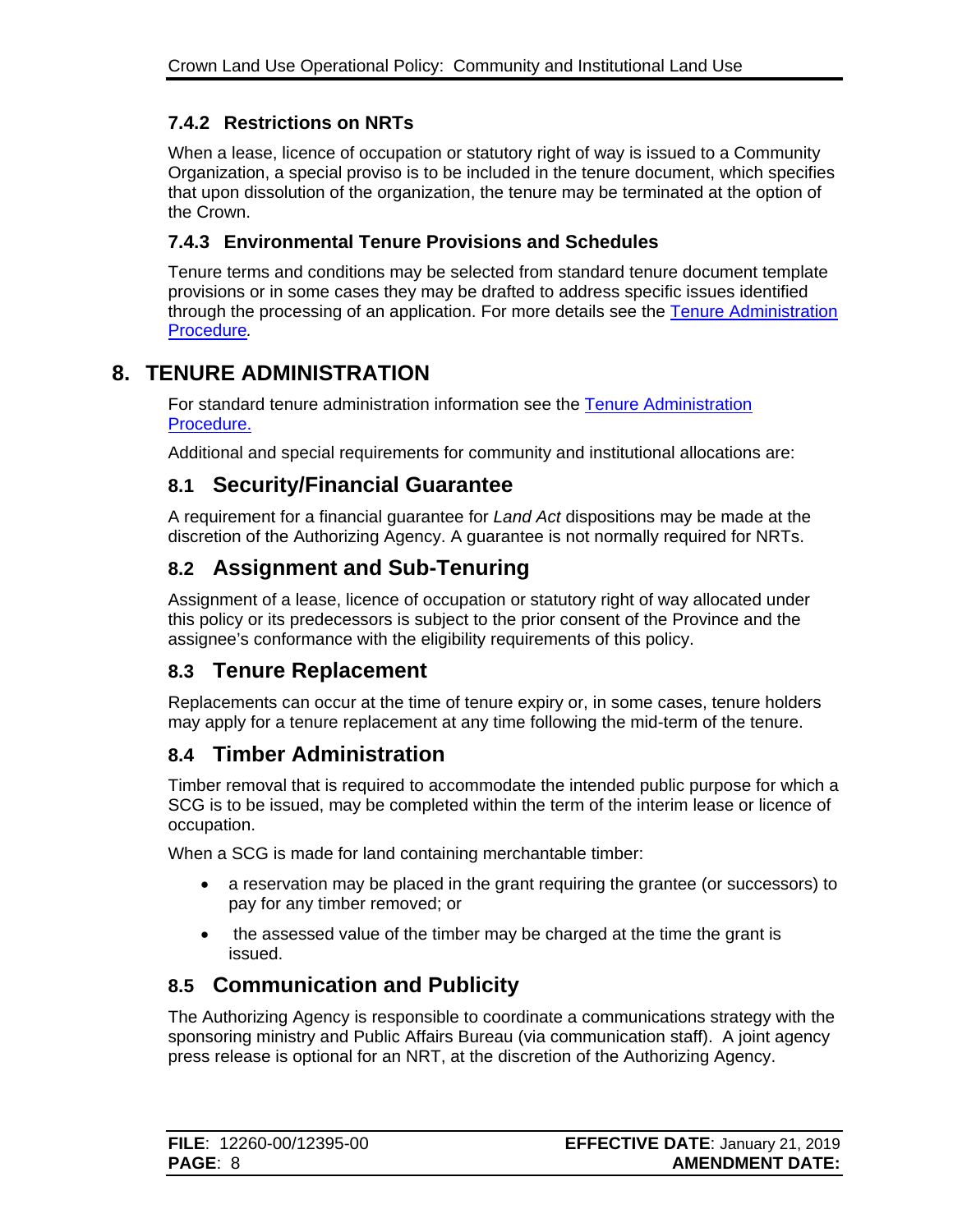## <span id="page-11-0"></span>**9. VARIANCE**

Variances to this policy must be completed in accordance with the [Policy Variance](http://www2.gov.bc.ca/assets/gov/farming-natural-resources-and-industry/natural-resource-use/land-water-use/crown-land/variance.pdf)  [Procedure.](http://www2.gov.bc.ca/assets/gov/farming-natural-resources-and-industry/natural-resource-use/land-water-use/crown-land/variance.pdf)

Major variances include but are not limited to issuing SCGs as Determinable Fee Simple dispositions rather than conditional.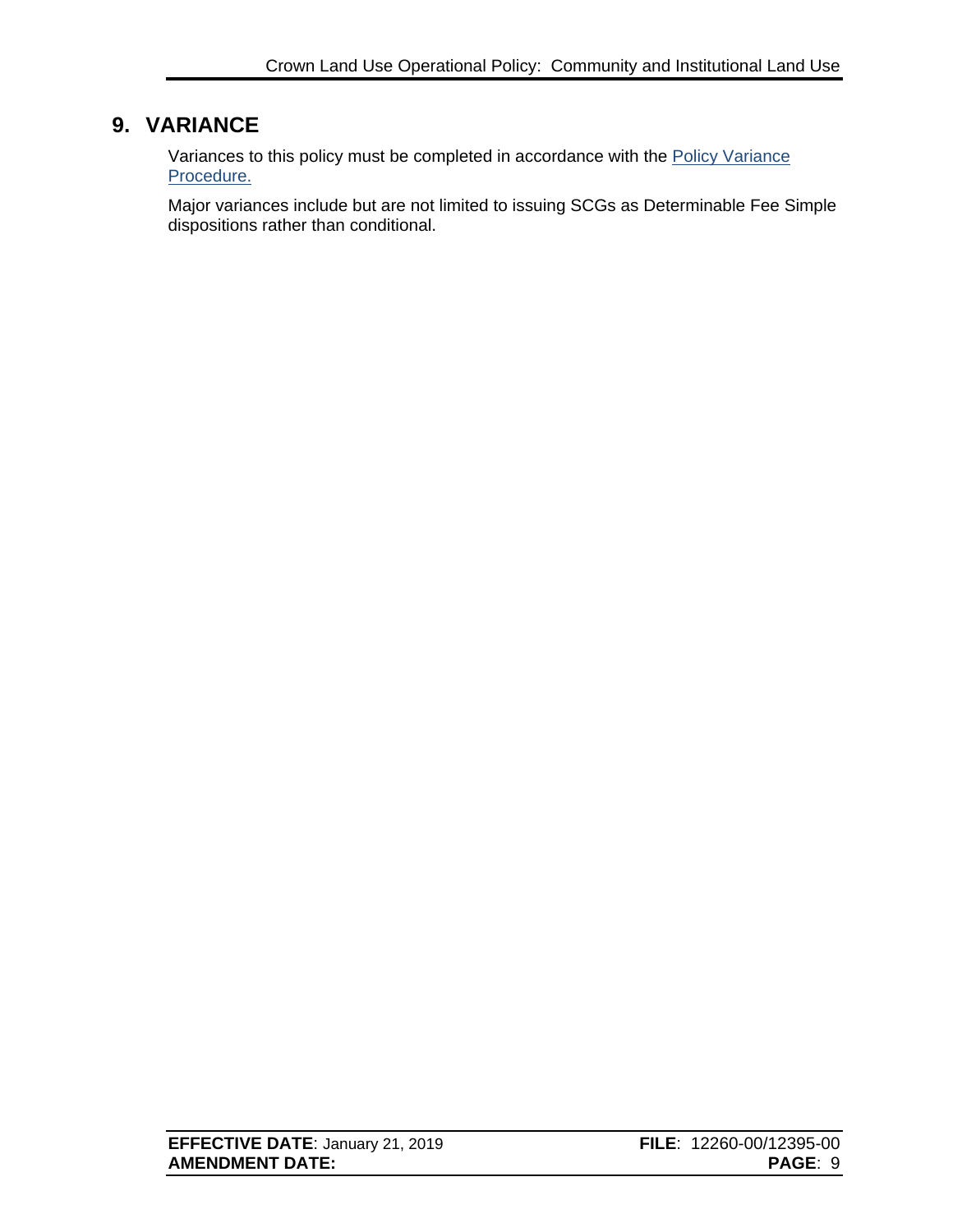<span id="page-12-0"></span>

|  | <b>Appendix 1. Community/Institutional Policy Summary</b> |  |
|--|-----------------------------------------------------------|--|
|--|-----------------------------------------------------------|--|

| <b>TENURE</b>                                                                          | <b>ELIGIBILITY</b>                                                                                               | <b>TERM</b>                                                                                                           | <b>METHOD OF</b><br><b>DISPOSITION</b>                                           |
|----------------------------------------------------------------------------------------|------------------------------------------------------------------------------------------------------------------|-----------------------------------------------------------------------------------------------------------------------|----------------------------------------------------------------------------------|
| Licence of<br>Occupation<br><b>NRT</b>                                                 | Public Sector Organization, Local<br>Government, First Nation or<br>Community Organization                       | $0 - 10$ years or 30<br>years Term<br>dependent on use<br>and valuation (may<br>be issued for less<br>than 10 years)  | Application<br>(letter of request<br>sponsorship may be<br>required for NRT)     |
| Lease<br><b>NRT</b>                                                                    | Public Sector Organization, Local<br>Government, First Nation or<br>Community Organization                       | 30 years                                                                                                              | Application (letter of<br>request for sponsorship<br>required for NRT)           |
| Statutory<br>Right of Way<br><b>NRT</b>                                                | Public Sector Organization, Local<br>Government, First Nation or<br>Community Organization                       | 30 years                                                                                                              | Application<br>(letter of request for<br>sponsorship may be<br>required for NRT) |
| Sponsored Crown<br>Grant                                                               | Public Sector Organization, Local<br>Government, Sechelt Indian<br><b>Government District</b><br>See section 5.1 | Conditional (as long<br>as the land is used<br>for the specified<br>public purpose<br>outlined in the Crown<br>Grant) | Application with a letter of<br>request for sponsorship                          |
| Sponsored Crown<br><b>Grant for Provincial</b><br><b>Rental Housing</b><br>Corporation | <b>Provincial Rental Housing</b><br>Corporation                                                                  | Perpetuity                                                                                                            | Application with a letter of<br>request for sponsorship                          |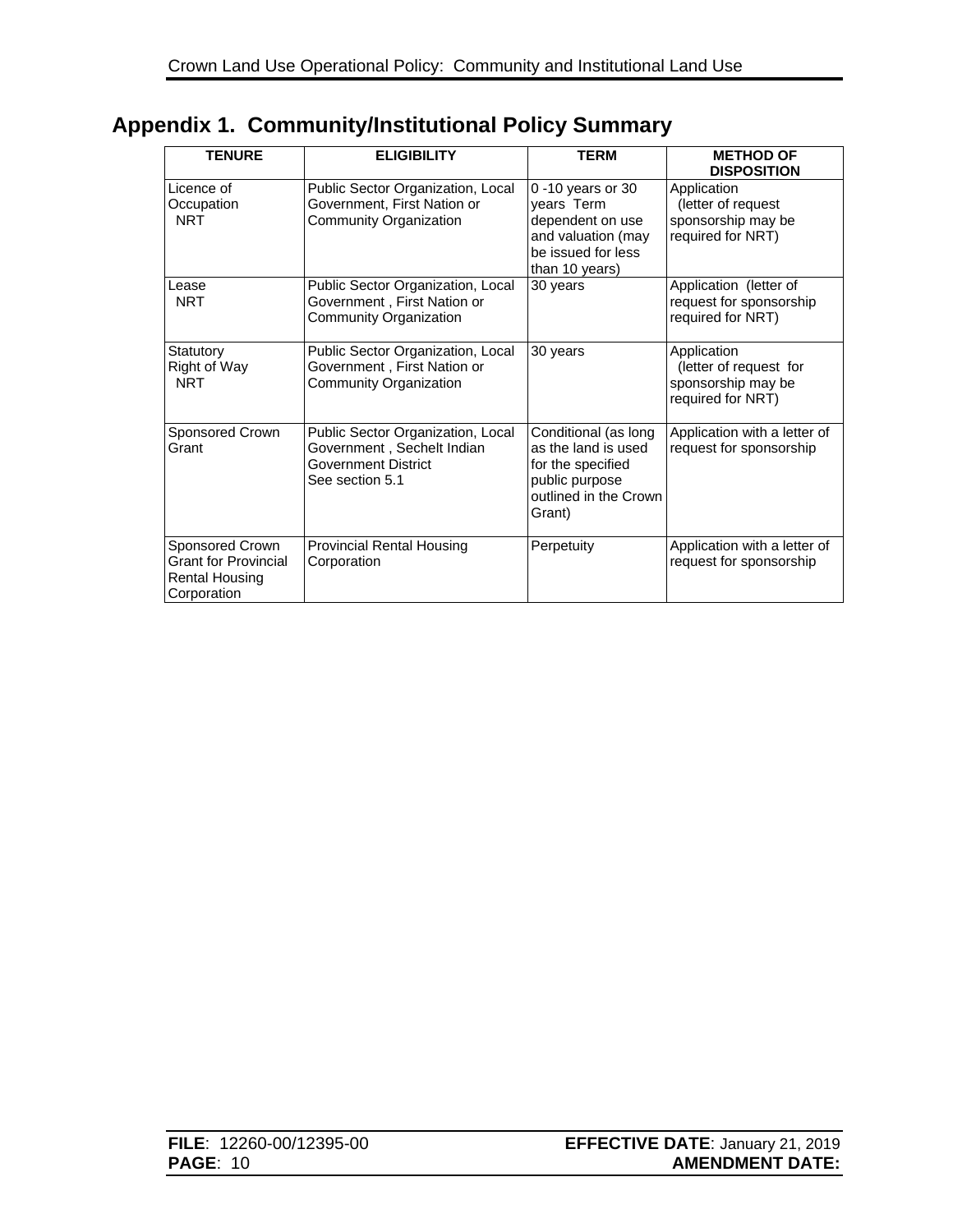## <span id="page-13-0"></span>**Appendix 2: Examples Multi party, Multi use Nominal Rent Tenures**

Government recognizes that resource efficiencies can be achieved by allowing multiple parties to share tenure areas. Additionally, government wishes to provide opportunities for community organizations who may wish to collaborate on funding a single facility. Examples include:

1. Two parties, one purpose.

A municipal government and a college wish to share a recreation center building for recreation purposes.

- 2. One party, two purposes. A municipal government wishes to construct in two adjacent areas; a municipal works yard and a separate fire hall.
- 3. Two parties, two purposes. A municipal government and the Provincial Rental Housing Corporation wish to construct a building that will provide municipal services in one part and social housing in another part of the building.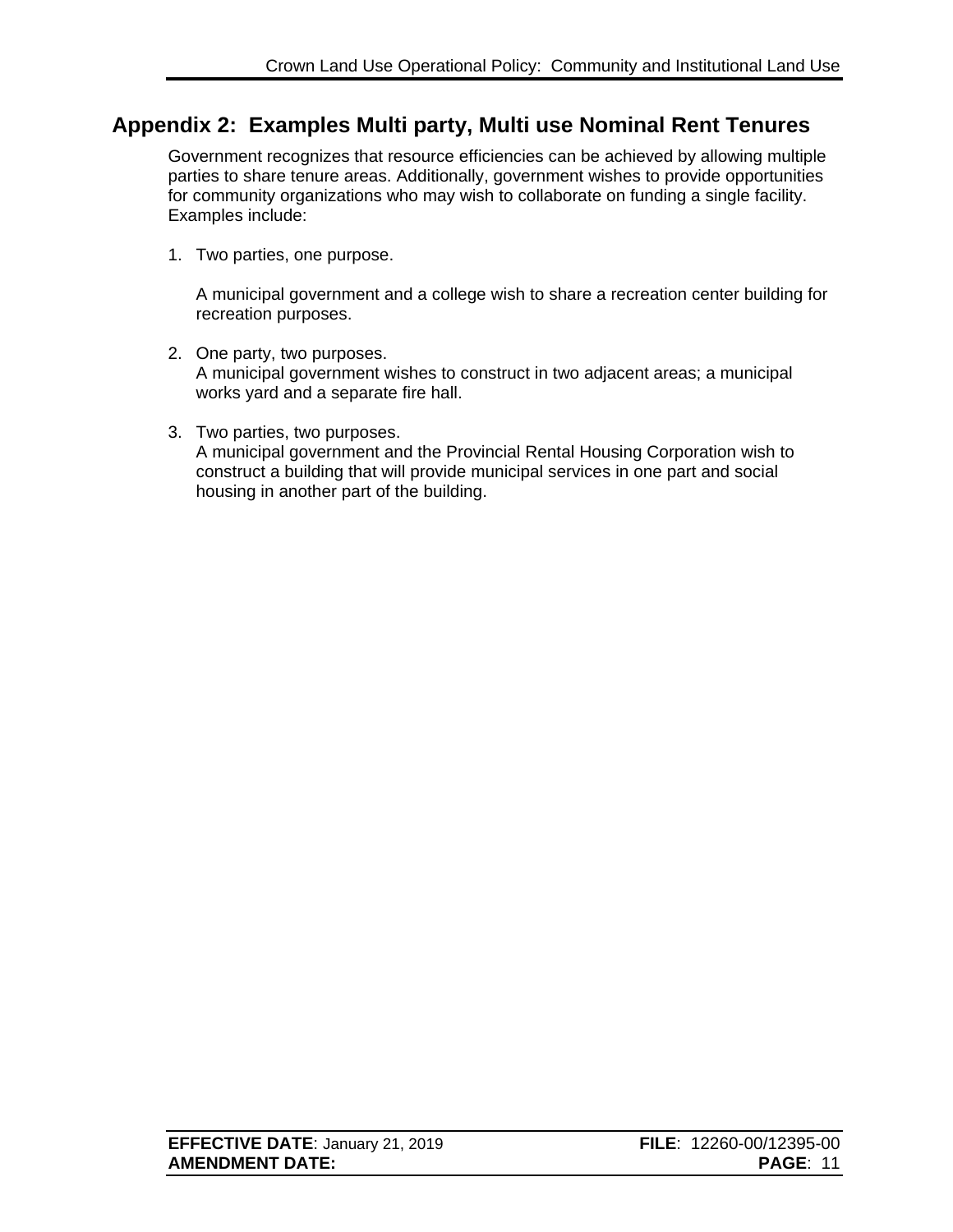### <span id="page-14-0"></span>**Appendix 3: Process Summary**

Note: Applicant can be one or more eligible parties.

- **STEP 1** Applicant obtains and reviews the application guide, forms and information available from the website or the [nearest regional office.](http://www.lwbc.bc.ca/07contact/regions.html)
	- Front Counter BC meets with Applicant to discuss the changes to the program and the preferred tenuring process.
		- Applicant will be informed as to need of sponsorship.
	- The Authorizing Agency advises applicant on general eligibility and whether application requires a sponsor ministry.
	- If the NRT application does not require ministry sponsorship go to Step 3. The Authorizing Agency will process as per the standard application processing procedures.
- **STEP 2**  $\triangleright$  If the application requires ministry sponsorship, the applicant will provide an application, development plan, application fee, and a letter requesting sponsorship
	- The applicant provides the necessary information on the proposed project, including at minimum:
		- location and legal description of the property
		- proposed purpose or use planned for the land
		- proposed length of tenure term
	- the Authorizing Agency will forward all necessary information to sponsor ministry on behalf of the applicant

Note: all correspondence between the Authorizing Agency and Sponsoring Ministry must reference the Tantalis File No.

- The Sponsoring Ministry will then:
- review the application package and determine if it will sponsor the application and will notify the applicant and the Authorizing Agency of the decision
- work with the Authorizing Agency to confirm the Concessionary Value of the application and if applicable the land value for those tenures proceeding to a sponsored Crown grant.
- Once the applicant receives a letter of support from the Sponsoring Ministry, the applicant proceeds to Step 3.
- If the applicant does not obtain ministry sponsorship, the applicant may apply to the Authorizing Agency for a [standard tenure](http://www.lwbc.bc.ca/02land/tenuring/index.html) at market rent.
- If the applicant does not obtain ministry sponsorship, the applicant and the authorizing agency are advised by the Sponsoring Ministry that the application is not supported at this time but, the applicant can re-apply at another time if applicable.
- **STEP 3**  $\triangleright$  The Authorizing Agency may request additional information that is required during the [decision-making process.](http://www.lwbc.bc.ca/02land/tenuring/community/guide/decision_making.html) Timely responses will allow the process to advance.

Sponsorship NOT required:

**STEP 4a** If the application did not require sponsorship, and the application is approved the applicant will receive a letter of offer. Written acceptance of the offer is required; upon receipt by the Authorizing

Agency, a NRT for the approved specified purpose will be issued to the client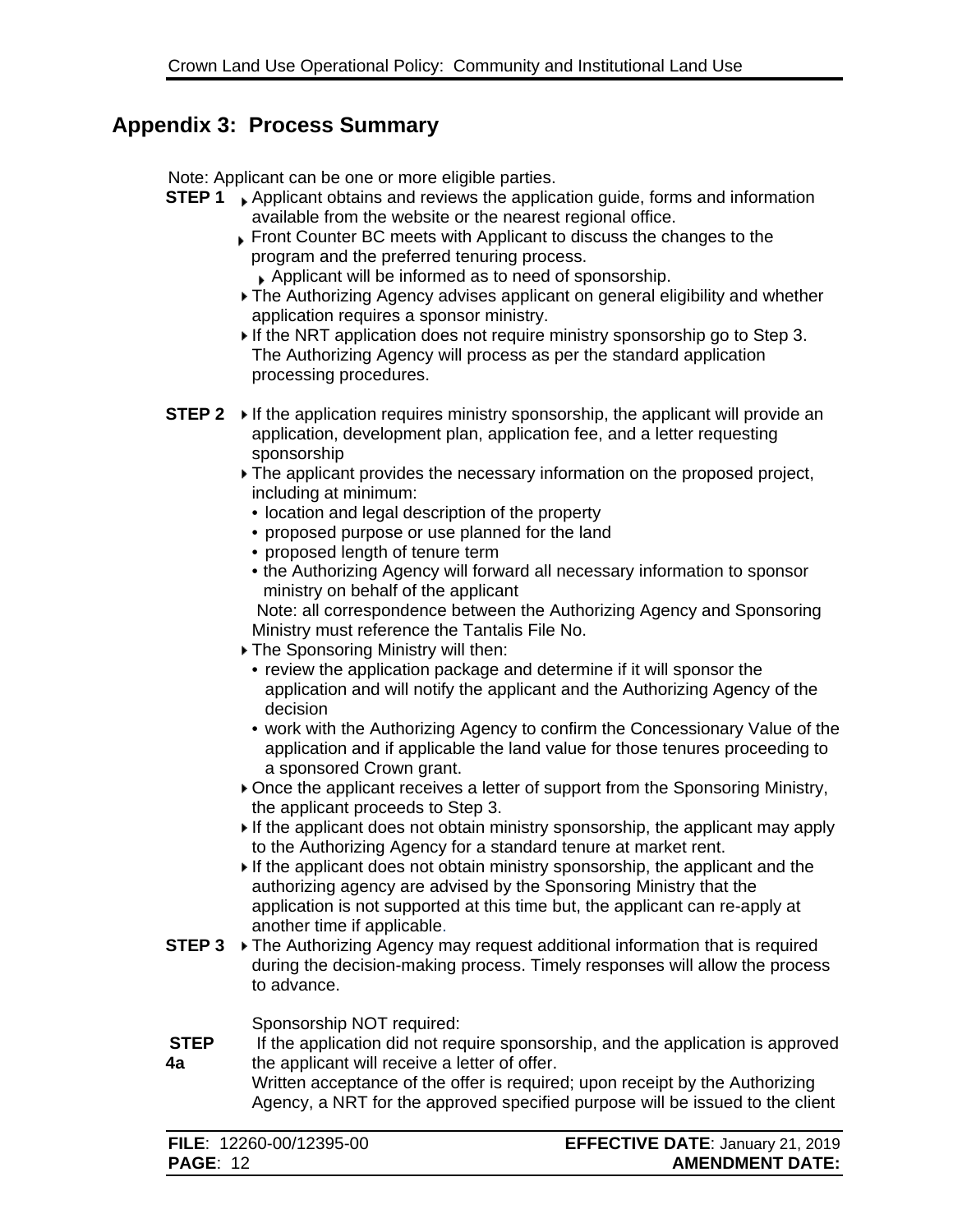#### organization

Sponsorship required:

- **STEP 4b** If sponsorship was required, and the NRT application is approved (a Cabinet decision is required for all NRTs with a concessionary value of a \$1,000,000 or more), the Authorizing Agency and the sponsor ministry will notify the applicant and provide a letter of offer.
	- Written acceptance of the offer is required; upon receipt a NRT for the approved specified purpose will be issued to the client organization.
	- The Sponsoring Ministry and the Authorizing Agency may want to coordinate any public announcements with the client organization.
- **STEP 5** ► If the Authorizing Agency and Sponsoring Ministry determined that the Applicant required a SCG, the Sponsoring Ministry works with the Authorizing Agency to determine the Fair Market Value of the potential Crown Grant and any associated book costs incurred by the Province. If the SCG application is approved by Cabinet the Authorizing Agency and the Sponsoring Ministry will notify the applicant of status
	- The Authorizing Agency submits Crown Grant requisition to Crown Grant Unit who issues CG and sends to LTSA.

LTSA creates title and issues to Applicant, notifies CG Unit and Authorizing Agency, Sponsoring Ministry, etc.

The Sponsoring Ministry and the Authorizing Agency may want to coordinate any public announcements with the client organization.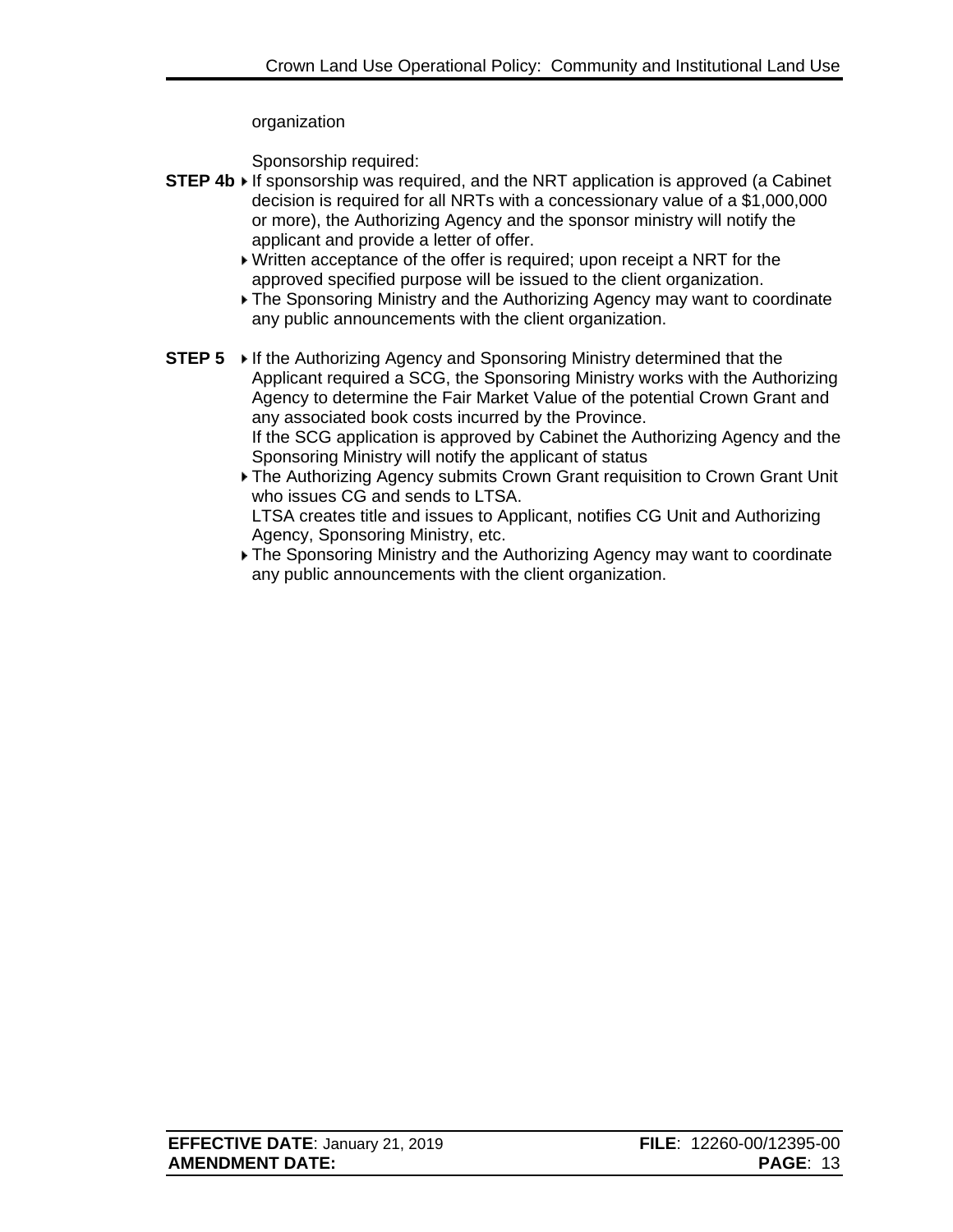### <span id="page-16-0"></span>**Appendix 4: Public Wharves within the NRT Program**

**Public Wharves** refers to wharves owned by local government or eligible community groups to provide non-commercial marine-based access to the public. This can include limited commercial operations.

A number of public wharves were divested as part of the federal government's Small Craft Harbours Program and are operated by local governments or non-profit organizations as Nominal Rent Tenures (NRT's).

NRT's are not intended to be commercial operations or to be associated with commercial operations. Where long term or permanent moorage is being provided, an applicant should apply for a marina tenure to ensure a level playing field with commercial marina operators in the area.

Temporary moorage and other marine access, however, is an acceptable use of an NRT for a public wharf facility as it provides a general benefit to the community. Fees charged for such services will not automatically trigger a requirement for a change in pricing to reflect the commercial nature of the use or a change to another tenure program.

Applications for an NRT for a public wharf must be accompanied by a management plan that states what the annual operating costs are estimated to be, broken down into maintenance and operation including staff salaries, and the estimated amount and source of revenue.

The amount of revenue permitted to be generated should not be greater than that required to maintain and operate the facility. In the case of organizations or local governments which maintain more than one wharf facility, the expenses and revenues for each facility should be considered separate from the others. This is consistent with other cost-recovery models used by government, i.e., the regulation for cost-recovery for forest recreation sites.

A notarized financial accounting listing sources of revenue and total revenue, as well as nature and amount of total expenses must be submitted annually, no later than 30 days after the anniversary date of the tenure.

The lessee must provide copies of all sublease agreements with commercial operators such as water taxis and float plane operators for approval on a case by case basis. These types of commercial service will be allowed only where they are vital to a community and cannot be reasonably provided at an alternative location.

Under the NRT program, no ancillary commercial uses such as restaurants, food concessions, ice plants, boat or other equipment rentals or sales are permitted on public wharves. Disposition of petroleum products from public wharves is a commercial operation.

Commercial operations on public wharves may be permitted, provided the tenure holder applies to amend the NRT to permit the requested type(s) of commercial operation. The tenure holder will then be charged \$500 or 5% of the gross revenue from the commercial enterprise whichever is greater.